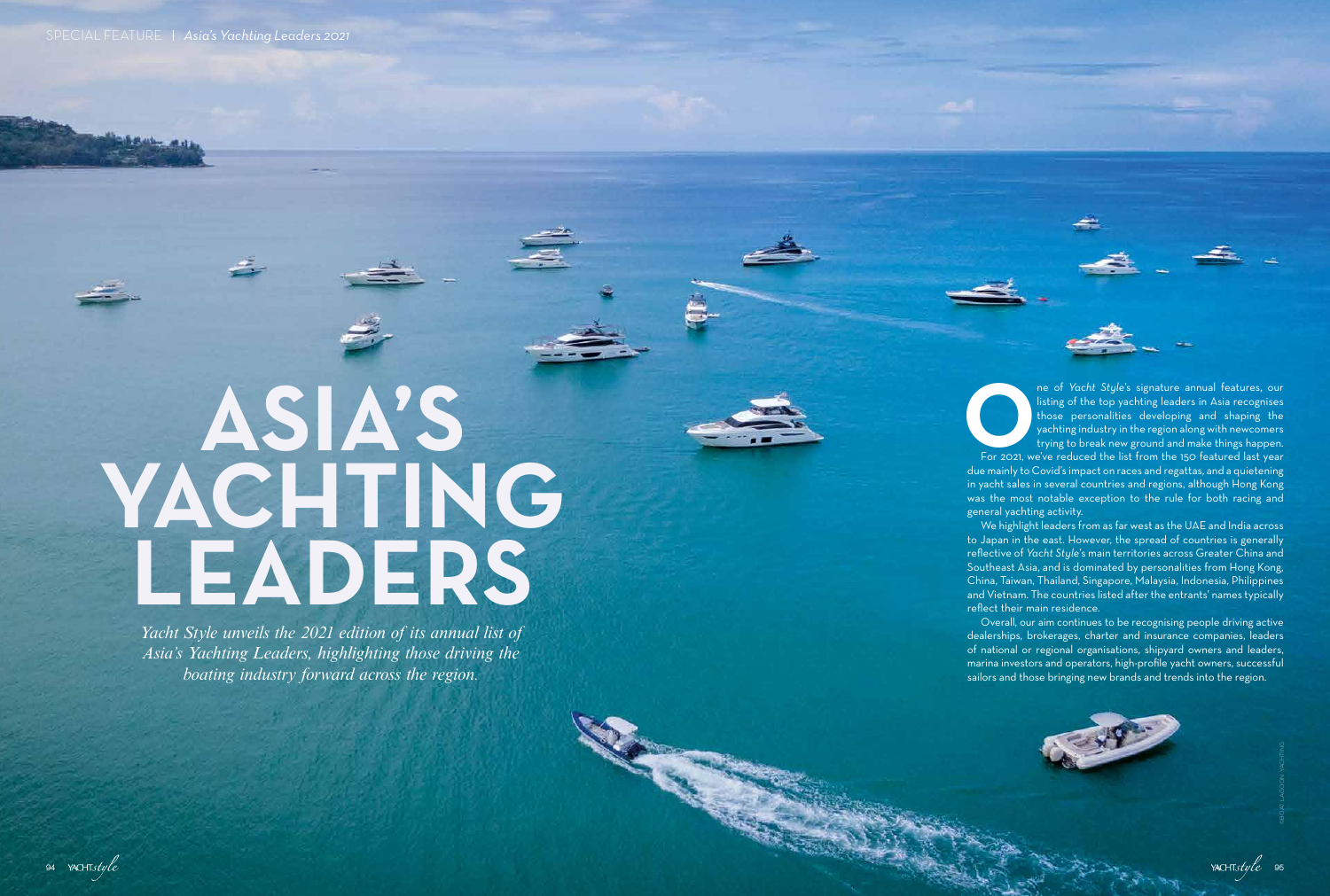#### **RICHARD ALLEN (HONG KONG)**

Allen has been Group General Manager at Simpson Marine since 2018, having previously held the roles of Beneteau Group Sales Manager and then Group Sales Director since his arrival in Hong Kong in 2012. Allen effectively holds the No. 2 position at Asia's biggest yachting dealership and helps manage over 100 employees in 12 offices and 10 service centres in seven countries and regions around Asia. An experienced sailor, the Brit previously worked for Sunsail (2000-2003) and Ancasta (2003-2012).



#### **OLIVIER BESSON (HONG KONG)**

Besson is founder and CEO of Asia Yachting, which represents Monte Carlo Yachts and Prestige in Hong Kong, Macau, Indonesia, Malaysia, Philippines, Singapore and Thailand, where the company opened an office in 2020. It also represents Nautique in Hong Kong and the Philippines, and Fountaine Pajot in the Philippines, where it also has an office. The Frenchman arrived in Hong Kong as an automotive engineer in 2005 and two years later launched Asia Yachting, which has also developed strong brokerage and yacht-management divisions.



#### **ALISTER BRUNSKILL (SINGAPORE)**

Brunskill is Country Head of Boat Lagoon Yachting in Singapore and Head of Sales for Princess Yachts South East Asia. Brunskill said the Singapore office had a better 2020 than 2019, selling eight Princess yachts including a 30M superyacht. Born in Indonesia, he has lived in Southeast Asia for over 25 years. While in the UK, he worked for Princess for six years as its International Sales Manager for the Americas and APAC region. He has been successful in increasing the brand's market share in the region and in April 2019 also became a Brokerage Representative for Burgess.



#### **MARIA CARILLO (HONG KONG)**

In over three decades at Club Marina Cove, Carillo has helped organise 23 editions of the Hong Kong International Boat Show, as well as many more private shows organised by individual dealers and brands. As Assistant General Manager, she manages the clubhouse and the marina, which represents 1,500 members and nearly 350 boats. Carillo joined the Sai Kung marina in 1990, having previously worked in the hotel industry.



#### **VICTOR CHA (HONG KONG)**

Chairman of HKRI, Cha is the mastermind behind the refurbishment of Lantau Yacht Club (LYC) in Discovery Bay, Hong Kong's first and only custom-built marina with berths tailor-made for superyachts. A yachting enthusiast, Cha has a vision to promote yachting in Hong Kong and strengthen the city's position as Asia's hub for the leisure boating industry. As a lifestyle curator, Cha and his team have a proven track record of leading premium property developments and lifestyle projects.

## S VACHTING<br>EADERS **PASIA'S YASIA'S YACHTING LEADERS** ASIA'S



#### **ADAM BLACKMORE (HONG KONG)**

Commercial Director of Asiamarine and Broker for Fraser, Blackmore had a strong 2020 in his primary role with Fraser, selling four 27<sub>m</sub>-plus yachts through the calendar year, representing buyer and seller in all cases. Working in the industry since 2007 and based in Asia since 2013, he has helped hundreds of clients buy and sell yachts. With many new central listings over 37m, he's looking forward to 2021.



#### **GEOFFREY BOND (THAILAND)**

Bond is the founder of Rawin Management and Chairman of Project Ocean Cleanup. Under Rawin Management, he established Asia's largest private fleet of Sunseekers in 2019. As well as working with Sunseeker Thailand on management of the fleet, he has organised lavish yachting events across Thailand, Cambodia and Vietnam. Last year, he expanded into the superyacht scene, designing and working on bespoke upgrades in the 40m-60m range in Europe and Southeast Asia. His first project is due for release and relaunch in mid-2021.



#### **MOHAMMED ALSHAALI (UAE)**

Alshaali is Chairman of Gulf Craft, which he co-founded in 1982 and developed into the Middle East's most prolific superyacht builder. He has held many international roles including ambassador to the USA, ambassador to the Security Council, representative at the UN European Office in Geneva, and finally Minister of State for Foreign Affairs before retiring in 2008 and dedicating himself to Gulf Craft. Dealers in Asia include Farfalla Marine (Hong Kong, Thailand, Vietnam, Cambodia, Laos), B Yachts (Singapore, Malaysia, Indonesia) and Go Boating Thailand (for Silvercraft and Utility Series).



#### **TENGKU AMIR SHAH (MALAYSIA)**

HH The Crown Prince of Selangor, Tengku Amir Shah Sultan Sharafuddin Idris Shah is Honorary Life Commodore of the Royal Selangor Yacht Club, which celebrated its 50th anniversary in October 2019. An active sailor, he frequently competes in the Raja Muda Selangor International Regatta, a race founded in 1990 – the year he was born – by his father, the Sultan of Selangor. In May 2002, aged 11, Tengku Amir was proclaimed Raja Muda ('Crown Prince') of Selangor and was formally installed in October 2016.



#### **JESUS 'JUN' AVECILLA (PHILIPPINES)**

Avecilla is co-founder of the Subic Sailing Club, which organises many of the country's premier races and regattas, and is dedicated to the development of sailing in the Philippines including supporting the new Europa Sailing School. 'Jun' helped establish the sailing grassroots programme in Subic Bay and actively promotes the country's maritime heritage. He also spearheads the protection of the oceans through the club's environmental campaigns and the Plastic Free Waters project by IYFR (International Yachting Fellowship of Rotarians), of which he's a former International Commodore.



**NIGEL BEATTY (JAPAN)**

Chairman of the Asia Pacific Superyacht Association (APSA), UK-born Beatty is former Royal Navy and a superyacht captain who came ashore in 2004 to start Super Yacht Logistics (SYL) in the US, Japan and Australia. Several other companies followed such as Fathom Supply, YOTFIX and Azure Yacht Crew Health, all of which are still successfully operating. As a licenced broker, he established Yachtzoo Japan in late 2016, since when he has brokered yacht sales across Asia. Beatty is based in Yokohama (Japan) and the Cotswolds (England).



#### **KIRATI ASSAKUL (THAILAND)**

Khun Kirati hails from a family of long-time sailors. Following in the footsteps of his late father Kris, founder of the award-winning Ocean Marina Yacht Club in Pattaya, 'Nim' co-heads the Ocean Group. Embracing his love of the sea, he was co-founder of the Top of the Gulf Regatta and is often found piloting his Crowther 42 catamaran Sonic in the Gulf of Thailand.



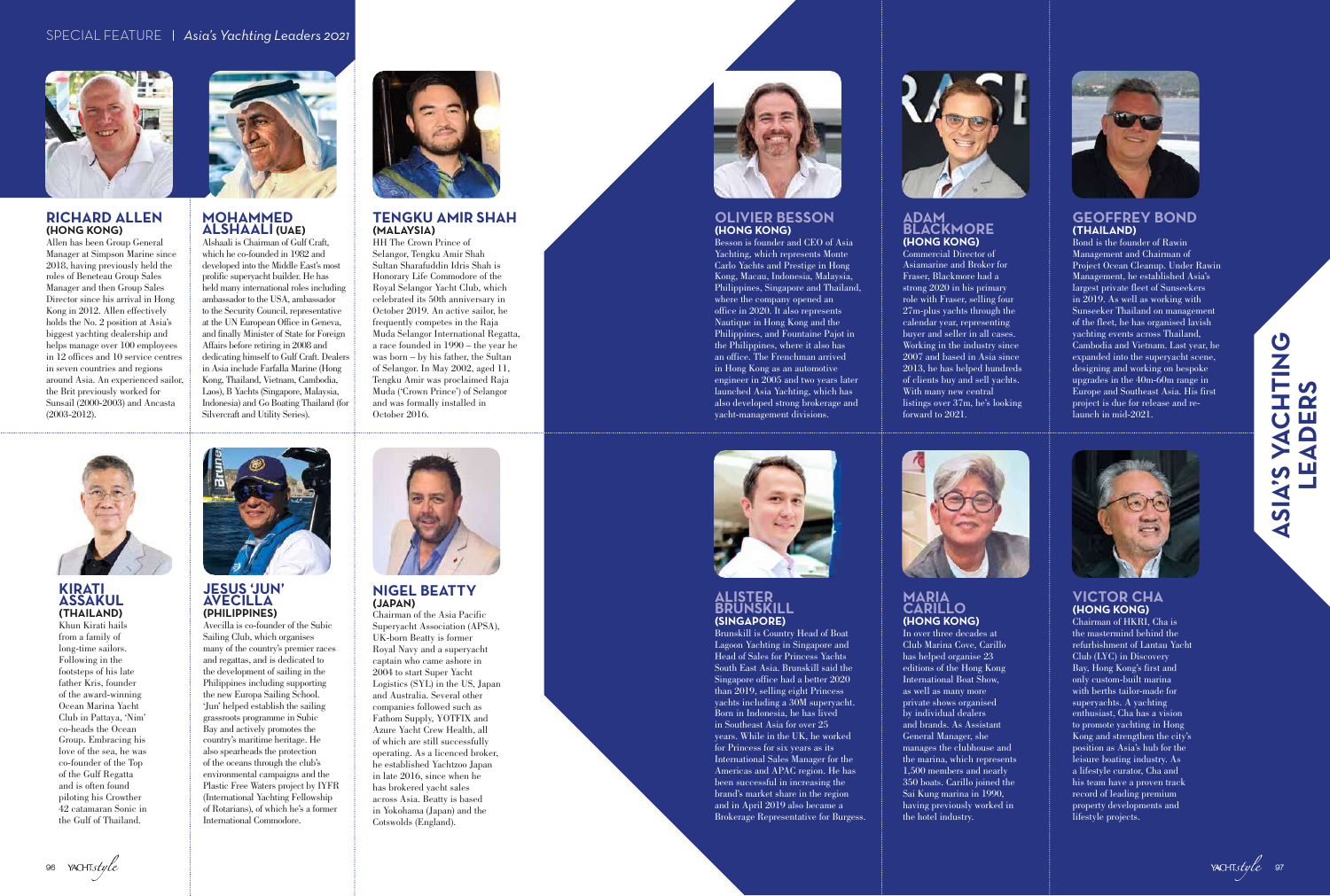ASIA'S YA

CHTING

**LEADERS**

ADEI

<u>n</u>

**2S** 



#### **MARTIN CHEN (CAMBODIA)**

Chairman of investment company M Capital Group, Chen has represented Sunseeker in both Singapore and Cambodia since 2018. While already a boat owner, he discovered Sunseeker while looking for a larger yacht, and his vision and passion for yachting quickly led him into the industry. Chen and his team at Sunseeker Singapore have driven the sales forward very successfully, with 10 boats being sold since the business was started.



#### **KIT CHOTITHAMAPORN (THAILAND)**

A Phuket native, Kit is Asia Regional Manager for Leopard Catamarans and handles all Asia yacht sales for sister brands Sunsail and The Moorings, which form the world's largest charter company. Leopard sales in Asia last year included two units of the new flagship 53 PC and one 43 PC, two 45 sailing cats and a Moorings 4000 sail cat through the charter company's yacht ownership programme. Kit began his yachting career in Asia over 15 years ago, having developed his love for the sea and boats at a young age through his father, an avid recreational fisherman.



#### **LAWRENCE CHOW (HONG KONG)**

Chow has been the Chairman of the Hong Kong Boating Industry Association since 2019 and the Asia Representative of the ICOMIA Executive Committee since May 2020. Last year, Chow and YP Loke were the main organisers of the Asia Boating Dialogue webinar, co-organised by the Singapore and Hong Kong Boating Industry Associations in conjunction with ICOMIA. Raised in a family of marine industry professionals, Chow is a passionate sailor and currently oversees general operations for the China Pacific Marine dealership while also practising in the field of architecture.



#### **SAM CHAN (HONG KONG)**

Chan is still going strong and finished third overall in last November's Around The Island Race on his Flying 15 *Full Power*. He also sails a Flying 15, *Freefire 20*, in the UK and is a Cowes Week regular, winning the 2019 Cowes Town Regatta at the age of 71. In Asia, Chan has held many offshore race records with various incarnations of boats named *FreeFire*. The current *FreeFire* is a TP52 and a regular competitor in Asian regattas, winning IRC Overall in the Royal Hong Kong Yacht Club Nha Trang Rally in October 2019, skippered by Russ Parker. On shore, Chan is CEO of YGM Trading.



#### **JULIAN CHANG (SINGAPORE)**

Chang is Managing Director of Raffles Yacht Group, which has representation in 18 offices worldwide. He has been a Senior Advisor for Burgess in Asia since 2019 and is actively involved in the offshore industry. In late 2019, Chang joined ROKiT Asia as President; the parent company, a telco brand, is sponsor of the Williams F1 racing team. An active Board Director of The International SeaKeepers Society who heads its Asia chapter, Chang and team focus on creating awareness of the threats to our oceans through their non-profit organisation.



#### **FRANKIE CHAU (HONG KONG)**

Chau is Managing Director of NextWave Yachting, a dynamic, well-rounded dealership he co-founded in 2012 with Howard Chen, William So, Raymond Sze and Conrad Chau, five friends who turned their love of life on the water into a business. As well as being a dealer for the likes of Pearl, Sealine, Chris-Craft, Bavaria, Fjord, Vanquish and Heyday, the company has strong brokerage and yacht-management divisions, which both had their best year in 2020. The company also has a strong charter division and represents water-toy brands like Jetsurf, Lift Efoil, Seabob, Aquaglide and Belassi.





## **JOHNNY CHUEH (TAIWAN)**

Johnny Chueh is Chairman and CEO of Ocean Alexander, one of Taiwan's leading yacht builders and a regular in the top rungs of the Global Order Book, ranking fourth in the 2021 edition. Based in Kaohsiung with a sister facility in Florida, Ocean Alexander builds motor yachts from 45-120ft and last October held the world premieres of its 27 Explorer and 32 and 36 Legend models at the Fort Lauderdale show. Chueh has led the company since 2000, succeeding his father Alex who



founded it in 1977.



#### **KEVIN CORFA (HONG KONG)**

Head of Asia for Dufour sailing yachts and Fountaine Pajot catamarans since 2018, Corfa oversaw an eventful 2020 for both brands. Dufour highlights included the first Asia sales of the 530 'performance' (to Taiwan) and 470 (to China), models that debuted in 2020. Fountaine Pajot activity included the arrival of Asia's second Alegria 67, in Thailand, and two Elba 45s sold to Korea. Yacht Sourcing, a Fountaine Pajot dealer, began representing Dufour in Indonesia, Thailand and Singapore, while Sun Hing Shipyard was appointed for Dufour sales, after-sales and commissioning in Hong Kong.



#### **DOUGLAS CULVERWELL (UK)**

Culverwell has been Sunseeker International's Regional Business Manager for the Middle and Far East since 2016. Working closely with Sunseeker Asia to develop its dealer network, he has overseen significant sales growth in the region, most notably outside of Hong Kong, the brand's traditional hub in Asia. Culverwell has worked in the boating industry since 1997 with several leading brands in an international capacity, including overseeing Asia and working in the USA.



### **COLIN DAWSON**



### **(HONG KONG)**

Dawson is a specialist yacht insurance broker with Expat Marine. Based in Hong Kong since 1994, he looks after clients predominantly in Asia-Pacific and superyachts globally. A keen sailor, he is often seen on *Moonblue 2*. A creator and Founding Member of APSA as well as a Director of the San Fernando Race Foundation for underprivileged children in the Philippines, Dawson is also a passionate conservationist, setting up The Elephant Foundation in 2014, which raises awareness through education of the plight of Africa's iconic animals and the communities around them.

#### **OLIVIER DECAMPS (HONG KONG)**

Boasting over 40 years in the industry, Decamps has been Nautor's Swan's Regional Director for Asia Pacific since 2017, selling yachts from Japan to Australia. The Belgian studied yacht design in the UK and worked for Camper & Nicholsons, Wauquiez and Groupe Beneteau in Europe. In 2004, he moved to Hong Kong, working for Simpson Marine and Jebsen Marine, and since 2008 has represented Hanse Group with his own company, Beaufort Marine. He has sailed over 200,000nm, made multiple ocean crossings and raced in the likes of the Rolex Sydney Hobart, Rolex Fastnet and Rolex Giraglia.



#### **MATHILDE DELFOUR (HONG KONG)**

Delfour is coming up to her first year as Asia-Pacific Sales Director for Jeanneau and Prestige, having succeeded Paul Blanc following his move to France to become Managing Director of Jeanneau. Delfour developed her love for the sea, sailing and surfing along France's west coast near Bordeaux. Graduating from Kedge Business School, she joined Groupe Beneteau's sales and marketing division in Annapolis, USA in 2012. In 2015, she joined Jeanneau in Hong Kong and was Asia-Pacific Sales Manager for the brand until her promotion in April 2020.

YACHTstyle 99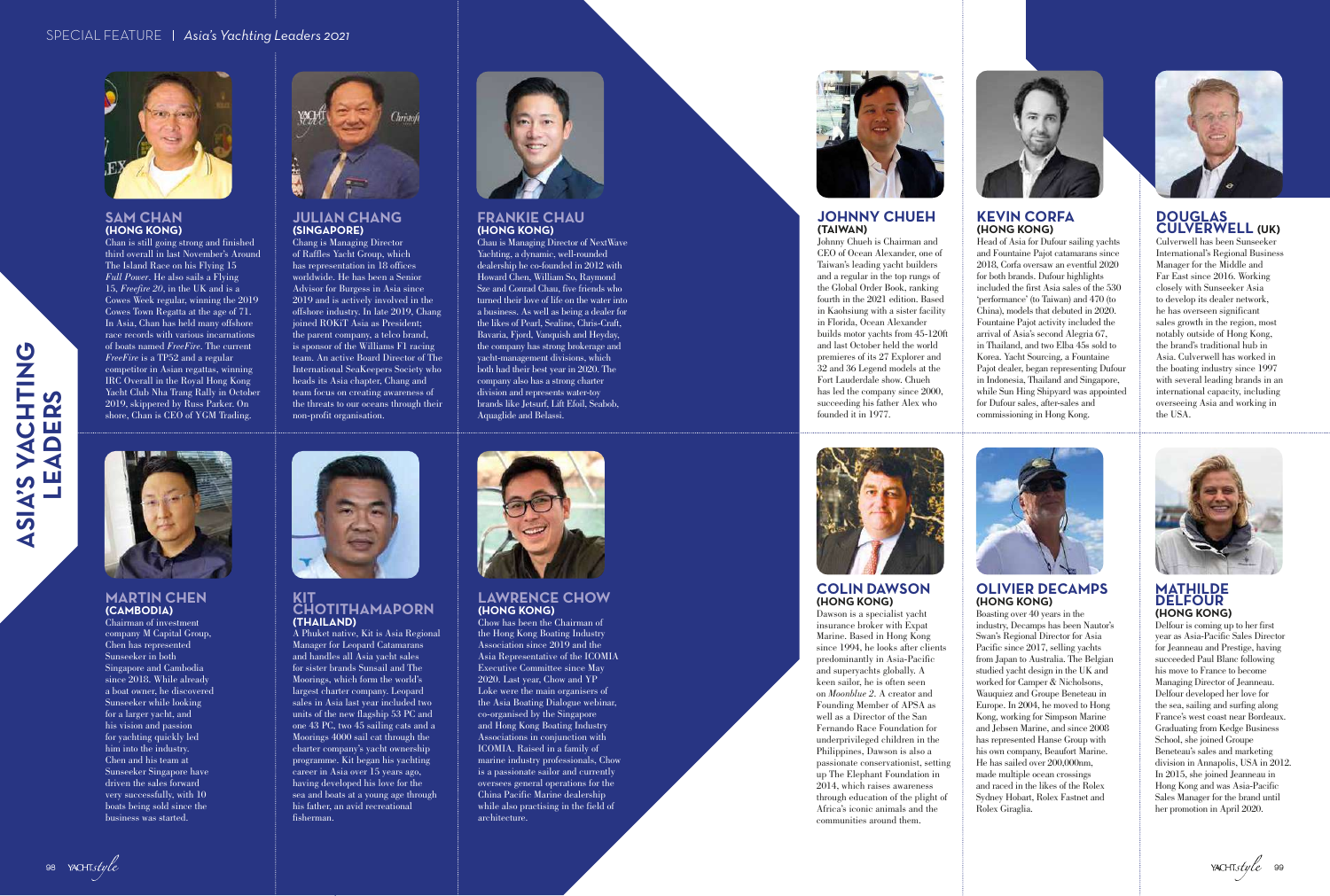#### **FABIOMASSIMO DISCOLI (HONG KONG)**

Discoli has headed Ferretti Group's Asia-Pacific operations as its Sales & Marketing Director since 2018. Five years earlier, he was among five employees from Italy who relocated to Hong Kong when Ferretti Group opened its regional headquarters. Discoli has accumulated experience in the yachting industry working for multiple brands in different roles and markets, including as Asia-Pacific area manager for Pershing from 2003-2005.



#### **YVAN EYMIEU (THAILAND)**

An avid sailor who has lived in Asia since 2005, Eymieu joined Aquila in 2017 to expand the international sales network beyond its traditional hub of North America. Today, about 50 per cent of Aquila's annual production is for private owners in the US, 25 per cent is for the MarineMax charter fleet and the rest of the world accounts for 25 per cent, compared to just a few per cent in its first few years. Chinese shipyard Sino Eagle completed the 100th hull of both the Aquila 44 and 36 powercats last year, while other models include the 32, 54 and 70, the latter two launched in late 2020.



#### **SCOTT FINSTEN (THAILAND)**

Finsten has overseen the growth of Ocean Marina Yacht Club into Southeast Asia's largest marina and the heart of boating in the Gulf of Thailand. He also helped to build the Top of the Gulf Regatta into the largest multi-class regatta of its kind in Asia and launch the Ocean Marina Pattaya Boat Show in 2012. Finsten formerly worked at the Cruising Yacht Club of Australia, home of the annual Rolex Sydney Hobart Yacht Race (although not held in December 2020).



#### **ERIC FOK (HONG KONG)**

Commodore of Nansha Marina, Fok conceived and executed China's first Five Gold Anchor marina, which opened in 2011 and was upgraded to Platinum status by the MIA in 2018. Host of the Guangzhou stopover of the 2017-18 Volvo Ocean Race, the marina is located on the Pearl River Delta near where the Opium Wars were fought. Grandson of tycoon Henry Fok and son of Timothy Fok, Eric is Vice-President of Fok Ying Tung Group, Vice-Chairman of the Hong Kong Football Association and on the Executive Committee of the Asian Football Confederation.



#### **VIOLETTE FUNG (HONG KONG)**

#### **DAI TU DOAN VIET (VIETNAM)**

Associate Director with Aon managing its yacht insurance team, Fung is a familiar face in Asian sailing and boating circles, and a former broker with Simpson Marine. She has been building the Aon business using her experience as a broker and sailor, and her network within the luxury yachting community. A Royal Hong Kong Yacht Club member, she has strong experience in inshore regattas and multiple offshore races to the Philippines and Vietnam, winning the 2019 RHKYC Nha Trang Rally on the TP52 *FreeFire*. Fung is also a member of the prestigious Royal Ocean Racing Club.

#### **XAVIER FABRE (INDONESIA)**

Fabre is Director of Sales for Yacht Sourcing, which he co-founded with Boum Senous in 2016 before expanding in 2019 to Phuket, where Nicolas Monges heads the Thailand company. Yacht Sourcing represents Ferretti Yachts, Riva, Pershing and Fountaine Pajot in Indonesia, as well as Dufour and Nuova Jolly for Indonesia, Thailand and Singapore. The company also operates charter, brokerage, yacht management, agency and marina services, and has a shipyard in Sulawesi, where builds have included the 55m *Prana by Atzaro* and 47m *Maj Oceanic*.



#### **GORDON FERNANDES (THAILAND)**



# **ASIA'S YACHTING**<br>LEADERS **CONSIMING WAS ASSESSED ASSESSED ASSESSED ASSESSED ASSESSED ASSESSED ASSESSED ASSESSED ASSESSED ASSESSED ASSESSED ASSESSED ASSESSED ASSESSED ASSESSED ASSESSED ASSESSED ASSESSED ASSESSED ASSESSED ASSESSED ASSESSED ASSESSED LEADERS**



In 2008, Fernandes co-founded Asia Pacific Superyachts (APS) Phuket with Tanyuta 'Jojo' Singhmanee and co-founded the international APS company with Captain Charlie Dwyer and Captain Scott Walker. As General Manager of APS, Fernandes oversees a regional network of offices in 13 countries. Last year, APS Phuket and TYBA (Thai Yachting Business Association) helped change the process for foreign-flagged superyachts to clear into the country and complete Covid-19 quarantine aboard. Captain Jimmy Blee and Thomas Taatjes of APS Indonesia played a similar role in Indonesia.



#### **SAM DO (VIETNAM)**

Do is CEO of Saigon Yacht & Marina (SYMC), a part of Samaser Holdings, which has over three decades of experience in the marine industry. SYMC's portfolio includes Aquila powercats from China, UK builder Princess and US brands Sea Ray, Monterey, Godfrey and Blackfin. The company also provides yacht management, maintenance and crew certification. During the Covid pandemic, SYMC bought over Rinker Boats, a US boat builder founded in 1945. Do, who studied electrical engineering at University of Washington, was a speaker in the 2020 Asia Boating Dialogue webinar.



Dai Tu heads Tam Son Yachting, one of Vietnam's leading yacht dealers, which has represented Beneteau and Lagoon from 2017, Zodiac Nautic since 2018 and Azimut from late 2020. Based in Ho Chi Minh City, the company opened the country's first yacht service centre in 2018, provides yacht management and charter, and operates the Vinhomes Central Park Marina and Tam Son Yacht Club at Swan Bay. Dai Tu co-founded the Openasia investment group in 1994 and set up Tam Son International in 2005, building a solid portfolio in luxury retail.



#### **GAUTAMA DUTTA (INDIA)**

Dutta is Burgess' Chief Representative, India and a founding member of the India Marine Federation. One of the country's leading yachting figures, Dutta is also very knowledgeable about boating in Sri Lanka and the Maldives, and will spearhead charter developments for Burgess in the region. A former Asian sailing medallist and round-theworld yachtsman, he commissioned and ran India's Olympic Sailing Centre in Mumbai. Dutta is also Executive Director of Marine Solutions, India's leading yachting company with offices in Mumbai, Goa and Kolkata.



**ADAM ESSEX (HONG KONG)**

Essex has been General Manager - Asia Pacific for Princess since March 2019. The Brit has a wealth of experience in the industry, starting out with an independent brokerage before joining UK-based Princess Motor Yacht Sales, where he was a Senior Broker. Essex has been based in Asia since 2014, formerly working for Princess Yachts South East Asia in Thailand and then Camper & Nicholsons in Hong Kong.



#### **ERNESTO 'JUDES' ECHAUZ (PHILIPPINES)**

President of the Philippine Sailing Association, Echauz has long been a regular on the Asian circuit on boats called *Centennial*. On his Sydney 46, 'Judes' won the Perpetual Cup Series in 1997 and the Rolex China Sea Race in 1998 and 2008. On his TP52, he won the 2017 San Fernando Race and topped its IRC class in two China Cups (2017, 2018) and the 2018 Rolex CSR. On his Reichel/Pugh 75, he won line honours in the 2019 HK Puerto Galera Race. In 2018, he bought 10 FarEast 28Rs for local use, which helped the Philippines sailing teams win three golds in the 2019 SEA Games in Subic Bay.

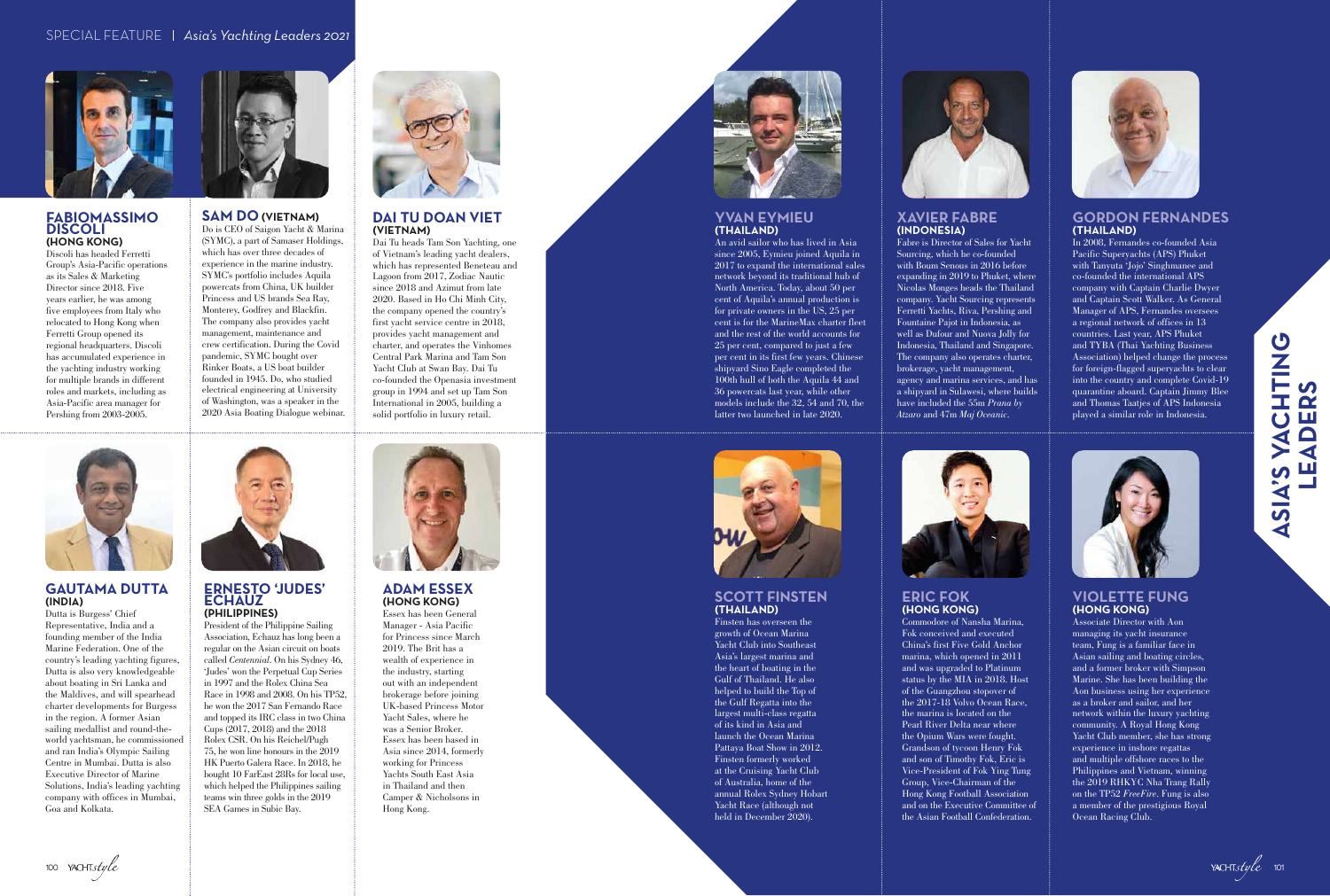SIA'S YA

CHTING

**LEADERS**

ADEI

ற

 $\bullet$  $\tilde{\boldsymbol{\alpha}}$ 



#### **DANG HIEU (VIETNAM)**

One of Vietnam's tourism pioneers, Dang Hieu is CEO and founder of AnaMarina in the coastal city of Nha Trang. Designed by Camper & Nicholsons Marinas, AnaMarina is set to accommodate up to 220 yachts. Hieu is also the founder of Focus Vietnam Holdings (2000), which focuses on tourism and hospitality. Businesses include Indochina Sails (2008), operating Mekong cruises between Vietnam and Cambodia. In 2011, Focus Vietnam set up charter-flight tourism to Nha Trang, which has proved hugely popular in Russia and China.



## **TOMMY HO**

### **(HONG KONG)**



Tommy Ho is CEO of Voyager Risk Solutions, which he founded in 2018 in Hong Kong, later adding an office in Singapore. Born in a family with a strong sailing and boating background, he has over 20 years of experience in yacht insurance and his clients represent many of the world's leading luxury yacht brands. A Royal Hong Kong Yacht Club member for over 25 years, Ho is a long-time boat owner, consultant of the Hong Kong Cruise and Yacht Industry Association, and Chairman of the Hong Kong Ocean Economy Chamber of Commerce.



With business partner Thomas Woo, Grange is the co-founder of Marine Italia (2015), Asia's leading Azimut Yachts dealer, covering Hong Kong, Macau, southern China, Taiwan and Singapore. The company had one of its best years for sales in Hong Kong in 2020, while arrivals included a Grande 35 Metri, its biggest sale so far. Formerly Head of Azimut for Simpson Marine (2012- 2015), Paul has a successful history of representing the brand across Asia. Grange and Woo also represent Absolute Yachts and Four Winns, and operate their own independent shipyard, Marinetec, in Hong Kong.



#### **EDWIN HO (HONG KONG)**

Edwin Ho is the founder and President of Starship Yachts (1994), which represents most Ferretti Group brands (Ferretti Yachts, Pershing, Riva, Custom Line, Itama, Mochi Craft), as well as Cranchi, in Hong Kong and Macau. He sold a Riva 110' Dolcevita and a Custom Line Navetta 33 that both arrived in Hong Kong in late 2020, while other large yacht sales in recent years included the first units of both the Riva 100' Corsaro (2017) and Pershing 140 (2019), as well as a Riva 90' Argo (2019), and multiple Ferretti Yachts models.



#### **RENE HO (CHINA)**

Rene Ho is General Manager of Haikou HTCH Marina Management (part of Haikou Tourism & Culture Investment Holding Group) and manages the Haikou National Sailing Base Public Marina, Asia's largest public marina with 611 berths (8-50m). Having represented Royal Huisman, Mangusta, Sevenstar Yacht Transport and Vripack in China, Ho has extensive experience in various marine business operations. Prior to joining HTCH Group, he was one of the founding members of Martello Yachting and Wooyacht Charters, specialising in superyacht services and management.



#### **PAUL GRANGE (HONG KONG)**

#### **VIANNEY GUEZENEC (HONG KONG)**

A passionate, long-time Sunseeker client and one of the region's most successful yacht dealers, Hui created Sunseeker Asia in 2003 and quickly expanded the brand across the region. To date, Sunseeker Asia has sold well over 200 units, with about two-thirds into Hong Kong. Most recently, Hui has focused on larger Sunseekers, selling two 118 Yachts and a 131 Yacht. The first 116 Yacht is now in Hong Kong, with the 131 Yacht to follow this year.



Guezenec has worked for Groupe Beneteau for a decade including over five years in Hong Kong, where he has been Managing Director Asia-Pacific since March 2020, having been Director Asia-Pacific for Beneteau, Lagoon and Excess. Last year, he oversaw Boating Rendez-Vous events in Sydney featuring Beneteau, Lagoon and Excess, then Hong Kong with Beneteau and Lagoon models. With his team, he looks after 35 distributors from Vladivostok in the Russian Far East all the way to New Zealand. An experienced sailor, Guezenec regularly races in regattas around the region.





#### **FRANKLIN HENG (HONG KONG)**

Heng is Chairman of Asia Yachting, which represents Monte Carlo Yachts and Prestige in Hong Kong, Macau, Indonesia, Malaysia, Philippines, Singapore and Thailand, Nautique in Hong Kong and the Philippines, and Fountaine Pajot in the Philippines. After graduating from the University of Cambridge, Heng qualified as a chartered accountant in London then worked in the finance industry. His love of boating started with the use of his bank's yacht and he later turned his passion into business at Asia Yachting with partner Olivier Besson, instituting the professional culture of the banking industry.



#### **MARTIN HOLMES (THAILAND)**

Originally from the UK, Holmes is the long-time General Manager of Lee Marine, having joined Joshua Lee in 1997 as the company's first employee. Introduced to boats at an early age, he held various roles in the UK, continental Europe and Australia before moving to Asia. Lee Marine is a long-time representative of Ferretti Yachts, Pershing, Riva and Custom Line of Italy's Ferretti Group, as well as Australia's Riviera, and is also the Asia representative of Northrop & Johnson.



#### **STUART HU (CHINA)**

A consultant of Sanya Central Business District Administration (SYCBDA), Hu's international profile rose in 2020 as Hainan became a Free Trade Zone. He made presentations on Hainan in the online Asia Boating Dialogue and the Macau Yacht Show's Asia-Pacific Yacht Industry High-Level Forum, revealing the island's five-year plan to encourage private boat ownership and the development of marinas, charter, and yacht building and maintenance. Hu is a former Secretary of Sanya Yachting Association and was a coordinator of the first and second editions of the Hainan Rendez-Vous.



## **ANDY HUANG**

### **(TAIWAN)**

Huang is President of Johnson Yachts, founded in 1987. One of Taiwan's leading yacht builders and among many based in Kaohsiung such as Horizon and Ocean Alexander, Johnson has about 250 staff and builds models from 70-115ft, with all designs by Brit Bill Dixon and most units sold to the US. In 2019, it debuted its new 80, which joined 93 and 110 models, while its newest models are the 70 and flagship 115. The builder has strong representation around the world, with dealers for the US west coast, US east coast, Europe, Japan, Southeast Asia, Australia



and New Zealand.

102 YACHTstyle

#### **GORDON HUI (HONG KONG)**

#### **KENTA INABA (JAPAN)**

A sailor since his youth, Inaba is President of Super Yacht Logistics Japan and runs Yachtzoo Tokyo, while his work promoting the superyacht industry in Japan includes easing regulations for visiting yachts. In his 20s, he moved from Japan to Florida, where he was involved in designing the Lauderdale Marine Centre before earning an MBA at the University of Miami. On returning to Japan, he worked for insurance and financial companies, most recently Morgan Stanley in Tokyo. Inaba sails regularly on two *Scallywag* yachts, the 100ft supermaxi and Orma 60 racing trimaran.

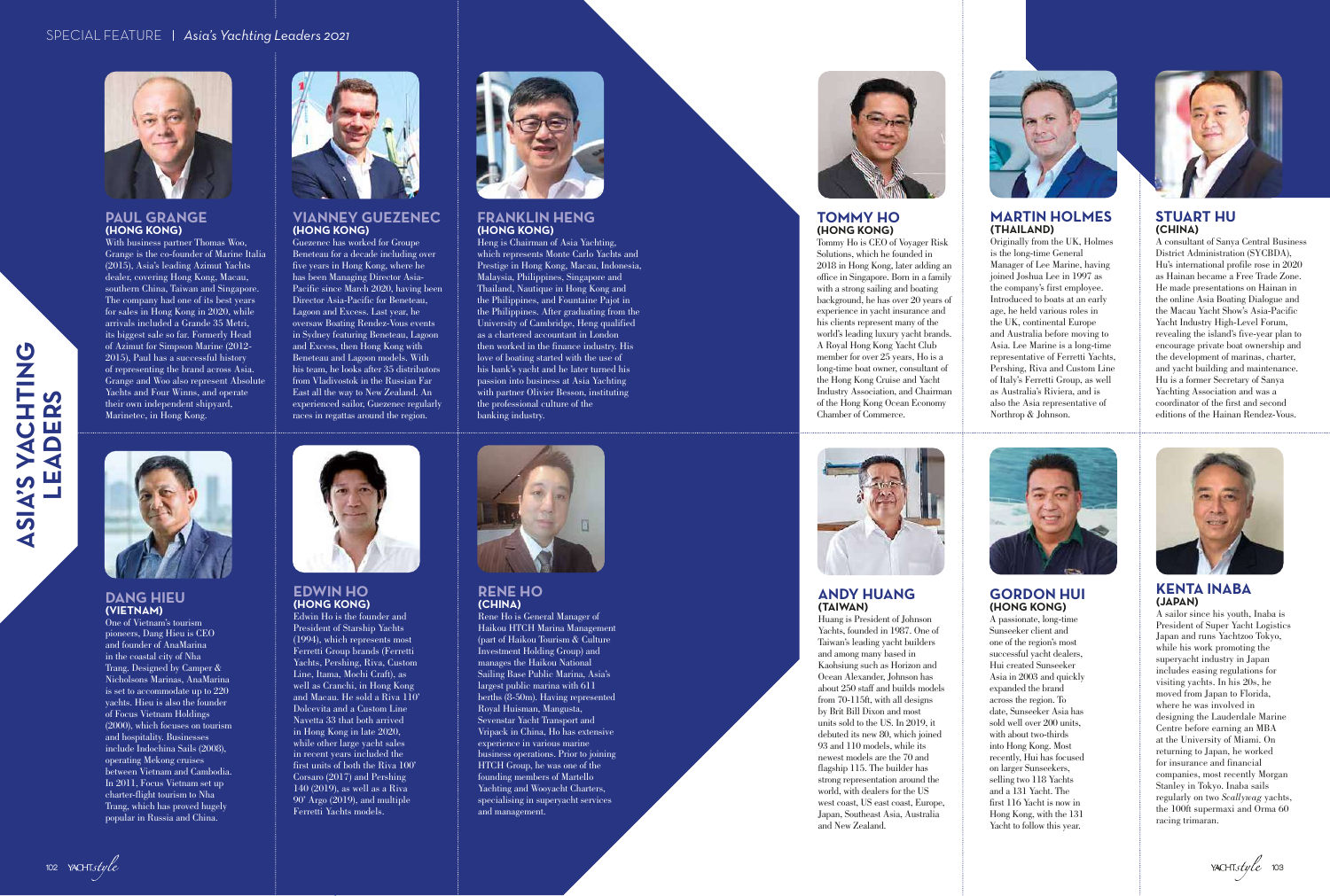#### **TRAUGOTT KAMINSKI (HONG KONG)**

'TK' heads The Italian Sea Group in this region as CEO of T.I.S.G.-Asia, which he founded in 2016. Kaminski entered the yachting industry as CEO of Sunseeker China in 2003, with media billing him as the 'Godfather of yachting in China'. The German represented Sanlorenzo in Greater China from 2013-15 before establishing T.I.S.G.- Asia to exclusively represent the Admiral and Tecnomar brands in Asia.



#### **CARMEN LAU (HONG KONG)**

Lau is Business Development Director at Camper & Nicholsons International and a Board Director at Camper & Nicholsons Asia. She started the latter's Hong Kong headquarters in 2017 and helped expand charter, management and brokerage services to Asia-based customers around the globe. C&N opened an office in Phuket in 2018 and appointed brokers in Australia, New Zealand, China and Malaysia in 2019. Lau has worked in the superyacht sector since 2004, overseen superyacht builds as an owner's representative, worked for a top Italian shipyard in Asia and run her own consultancy.



#### **ALLEN LENG (CHINA)**

Leng is Chairman and co-founder of Heysea Yachts, mainland China's most prolific superyacht builder and a fixture in the top 30 of the Global Order Book since 2014, ranking 17th in 2021. Since 2018, he has been Vice-Chair of the ISO's Large Yachts division (Technical Committee 8, Subcommittee 12). Leng majored in naval architecture and ocean engineering at the Huazhong University of Science and Technology (1983-1987). From 1995, he lived in New Zealand for four years before returning to China, working in the IT industry before forming Heysea in 2007 with two partners.



#### **JAMES LI (CHINA)**

Li is the founder of Speedo Marine (2003), one of China's leading yachting agencies. Headquartered in Shenzhen, the company has multiple sales and service centres along the coast. Speedo Marine represents Ferretti Yachts, Pershing and Riva from Italy's Ferretti Group, Prestige and Jeanneau from France's Beneteau Group, and catamaran builders Fountaine Pajot of France and Sunreef of Poland. Late last year, the company delivered the first 80 Sunreef Power in Asia to a client in China.

## S VACHTING<br>EADERS **CONSIMING ASIA'S YACK ASIA'S YACK ASIA'S ASIA'S ASIA'S ASIA'S ASIA'S ASIA'S ASIA'S ASIA'S ASIA'S ASI LEADERS** ASIA'S



#### **JEAN-JACQUES LAVIGNE (SINGAPORE)**

Lavigne, who moved to Singapore in the late 1990s, is CEO of Asia Superyacht Development (ASD), which represents marine-equipment suppliers and offers consultancy services, refit project management, brokerage and charter. In 2020, ASD became the Asia representative for Yachtalia, which distributes, installs and services products from the likes of Besenzoni, Cantalupi, Gallinea, GOST, H&B Technics, Naviop, Nemo and Opacmare. ASD represents many other brands including Volvo Penta, Vision Systems, Stable, RMP Marine, Navaltecnosud and CMC Marine.



#### **JOSHUA LEE (THAILAND)**



Lee is Managing Director of both Lee Marine and Northrop & Johnson Asia. After founding Lee Marine in 1997, he quickly established it as one of the region's leading yacht dealerships. The company represents Ferretti Yachts, Pershing, Riva and Custom Line of Italy's Ferretti Group, as well as Australia's Riviera. Lee's superyacht sales have included the 69.5m custombuilt Feadship, *Samaya*, for an Asia-based client.

104 YACHTstyle



#### **BART KIMMAN (HONG KONG)**

Kimman has been Commercial Director of Camper & Nicholsons Asia since 2018. Based in Hong Kong since 1985, he enjoyed a successful career in the financial industry. In 2003, he pursued one of his passions by becoming a yacht broker and five years later founded the first global yacht brokerage in Asia. A MYBA member, the multilingual Kimman has a wealth of experience and an established track record in yacht sales, yacht charter and yacht management, with a focus on superyachts.



#### **NINO KRISNAN (INDONESIA)**

Krisnan is Technical Director of SKAYR Yachts, which he co-founded last year with Firman Santoso and Raul Renanda, and which is scheduled to launch the 40ft SK Renanda One in 2022. Krisnan is a practising naval architect, a boat and yacht designer, and Secretary General of Community for Maritime Studies Indonesia (CMSI). He is the founder and CEO of Kakanoo Marine (1999), which is focused on marine vessel design, building, repair and maintenance-related services. Owner of a Corsair F27 trimaran, he sails her often in the company of other sailors and enthusiasts.



#### **KARL KWOK (HONG KONG)**

Kwok owns and races two *Beau Geste* yachts including a Mod 70 trimaran that smashed the Rolex China Sea Race record in 2018 then set multiple records the following year in Australia and New Zealand. His TP52 won several regattas in the US in 2019 and is now in Europe. Racing since 1975, Kwok is the only Chinese skipper to win the Rolex Sydney Hobart on handicap (1997) and a former President of the Hong Kong Sailing Federation. In recognition of his contributions, the Government has awarded him a Medal of Honour (2011) and Silver Bauhinia Star (2019).



#### **D R PETER LAM (HONG KONG)**

Chairman of Camper & Nicholsons International, Dr Lam is also the Chairman of Lai Sun Group, which consists of five listed companies on the Hong Kong Stock Exchange, with businesses ranging from property and hotel development, to restaurants, media and entertainment. He enjoys golfing and boating, being a yacht owner in both the Mediterranean and Hong Kong.



#### **LESTER LAM (HONG KONG)**

Lam was appointed a member of the Board of Directors of Camper & Nicholsons International in October 2016 and Chairman of Camper & Nicholsons Asia in May 2017. Son of Dr Peter Lam, he is CEO of Lai Fung Holdings and Executive Director of Lai Sun Development, eSun Holdings and Lai Sun Garment (International), all part of Lai Sun Group. His passion for yachting was developed over the past two decades as owner of several yachts in both the Mediterranean and Hong Kong for which he obtained related licences and certifications.



#### **LYU KAMIKAGE (JAPAN)**

With 36 years in the yachting industry and widely acknowledged as an industry leader in Japan, Kamikage represents Ferretti Group brands Ferretti Yachts, Pershing and Riva, and has run the Burgess office in Tokyo since 2010. For Burgess, he principally focuses on yacht charter and sale and purchase, and is also involved in marketing and PR events locally. He represents several other yachting companies including Yachtalia.

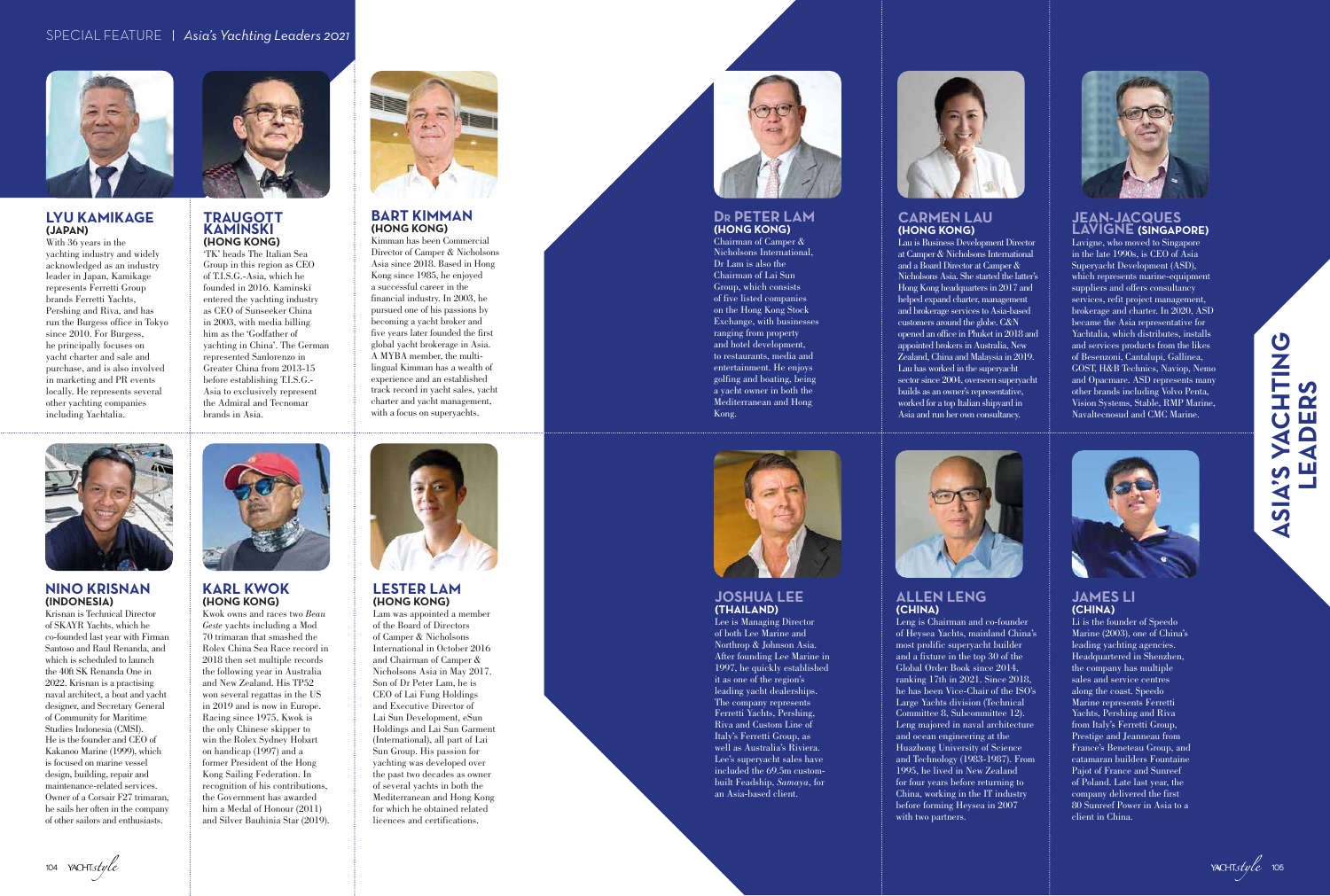SIA'S YA

CHTING

**LEADERS**

**ADI** 

<u>n</u>

 $\bullet$  $\tilde{\mathbf{a}}$  $\overline{\mathbf{u}}$ 



#### **YP LOKE (SINGAPORE)**

Loke is the long-time Chairman of the Singapore Boating Industry Association and last year co-organised the two-part Asia Boating Dialogue webinar with the HKBIA and ICOMIA. He helped create the series, which was held in Singapore in 2015 as ICOMIA – The Asian Dialogue and subsequently promoted as the Asia Boating Forum. Loke is a member of the ICOMIA Marinas Group and was an ICOMIA Vice-President until last year. A naval architect by training, he heads Spinnaker International, which consults on boating and marina matters.



#### **JOHN LU (TAIWAN)**

Lu is President of Horizon Yachts, which he co-founded in 1987 in Kaohsiung, where it has four sites including a marina. Since entering the 80ft market in 1994, the builder has produced more than 200 yachts over 24m, establishing itself as one of Asia's most prolific superyacht builders and a regular in the Global Order Book's top 10, ranking seventh in the 2021 edition. Horizon is the only Asia-based member of SYBAss (Superyacht Builders Association), and its key markets are North America, Australia and Europe.



## **PETER MAHONY**

## **(HONG KONG)**

General Manager of Benetti Asia since 2017, Mahony oversees sales, client relationships, aftersales and marketing for the Italian superyacht builder in this region. Two of the first 12 sales of Benetti's Oasis 40M that debuted last year are to Asia, while upcoming deliveries include a 65m custom build to China. Mahony's three decades in marketing and sales includes working in the UK for both Sunseeker and Princess then also for both British shipyards in Singapore before his move to



## **DUC THUAN**



Hong Kong.



#### CHANYO. **MANAKULSAWASD (THAILAND)**

#### **ROGER LIANG (HONG KONG)**

Liang is the CEO of Kingship Marine, which he founded in 2004. The shipyard is in Zhongshan, north of Macau and a 90-minute ferry ride northwest of Hong Kong, where the company has its marketing and operations office. Drawing on his father's experience of building commercial craft and acquiring shipyards, Liang was involved in Italian shipyard Baglietto in the 1980s and Green Bay Marine in Singapore in the 1990s before creating Kingship.



#### **HANS LO (HONG KONG)**

Deputy Director of CL Yachts, Hans Lo is a fifth-generation member of the family that has owned Cheoy Lee, with the shipyard his playground while growing up. Having studied civil engineering in Canada, Lo returned to Hong Kong in 2010 to work at Cheoy Lee as a Production Manager. After years in manufacturing, he moved into marketing and in 2018 helped launch CL Yachts, the company's new brand. After releasing the CLA76 and CLB72, the company premiered the CLB88 at last year's Fort Lauderdale show and is scheduled to debut the flagship CLX96 at this year's edition.



#### **MARTIN LO (HONG KONG)**

A Director of Cheoy Lee and its new luxury motor yacht brand, CL Yachts, Martin Lo is one of Asia's most knowledgeable and experienced boat builders. A graduate of the Rhode Island School of Design, Lo is one of eight brothers who are Directors at Cheoy Lee and the fourth generation of the family that founded the business in Shanghai. Among three brothers based at the Doumen shipyard, west of Hong Kong, Martin has long been a key figure on the production side, even helping Lloyd's with its fibreglass quality-assurance programme in the 1980s.





Since mid-2019, Chanyo has been Country Manager of Lee Marine, the Thailand dealer for Ferretti Yachts, Pershing, Riva, Custom Line and Riviera. An engineer, he started his career with Caterpillar and after five years joined MTU as Sales and Marketing Manager, supplying marine engines. He was Thailand Country Manager for Emerson, a manufacturer of industrial products, for seven years before joining the luxury yachting industry in 2015 with Azimut Yachts Thailand.



#### **MATTHEW NA NAGARA (THAILAND)**

Matthew is Chairman of the Thai Yachting Business Association. TYBA raised its international profile in 2019 by organising the first Thailand Charter Week and last year was instrumental in establishing Covid quarantine measures to allow foreign yachts to again enter Thailand. Matthew and his father, Surgeon Admiral Suriya (RTN), head the development of Port Takola Yacht Marina in Krabi, which expanded by 25 berths last year. Port Takola is eventually expected to feature 280 berths and be the focal point of a low-density, low-rise residential and commercial complex.



#### **NGUYEN (VIETNAM)**

In 2017, after 17 years in the shipbuilding industry, Thuan established Vietyacht, the exclusive dealer of Jeanneau, Prestige and Fountaine Pajot in Vietnam. Soon after, he founded VietyachtClub to provide charter services in Halong Bay, led by a fleet of Jeanneau motorboats which berth in Tuan Chau Marina. In 2019, he launched a 1,000sqm indoor-outdoor showroom in Ha Long City, site of the head office, which is supported by sales branches along the coast, and founded LuxYacht as the exclusive dealer of Ferretti Yachts, Pershing and Riva in Vietnam.

106 YACHTstyle

#### **HUU HON NGUYEN (VIETNAM)**

Hon Nguyen is the head of SR Media, publisher of the Vietnamese edition of Y*acht Style* since 2020, Luxuo Vietnam and WOW (World Of Watches) Vietnam, and renowned for organising lavish yachting events from the Mekong Delta to Halong Bay. Hon is closely monitoring yachting developments in Vietnam, supporting the growing number of yacht dealers representing the word's major leading luxury yachts builders, and promoting the new marinas set to open along the coast.



#### **ERIC NOYEL (HONG KONG)**

Noyel is the founder and CEO of Asiamarine (2013) and Managing Director of Fraser Hong Kong since early 2018. Asiamarine also has offices in Thailand, Philippines, Vietnam and Singapore. The company represents Galeon, Bali Catamarans, Wellcraft and Tige in multiple markets, and Ferretti Yachts in the Philippines, and has brokerage, charter and yachtmanagement divisions. Noyel grew up in the south of France and learned sailing from age of seven. A regular on the social scene in Hong Kong, Noyel speaks French, English, German, Cantonese and Mandarin.

#### **LI QUANHAI (CHINA)**

Li was elected President of World Sailing last November and will serve a four-year term until the 2024 General Assembly. He was formerly a Vice-President (2013-2020), International Judge (1998-2012) and Council Member (2006-12). Li spent over two decades in the Chinese Yachting Association as Secretary General (1997-2005) then Vice-President (2005-2018) and was heavily involved in the 2008 Olympics competition in Qingdao. During that period, he was also the Asian Sailing Federation's Vice-President (2006-08) and then President (2008-10).



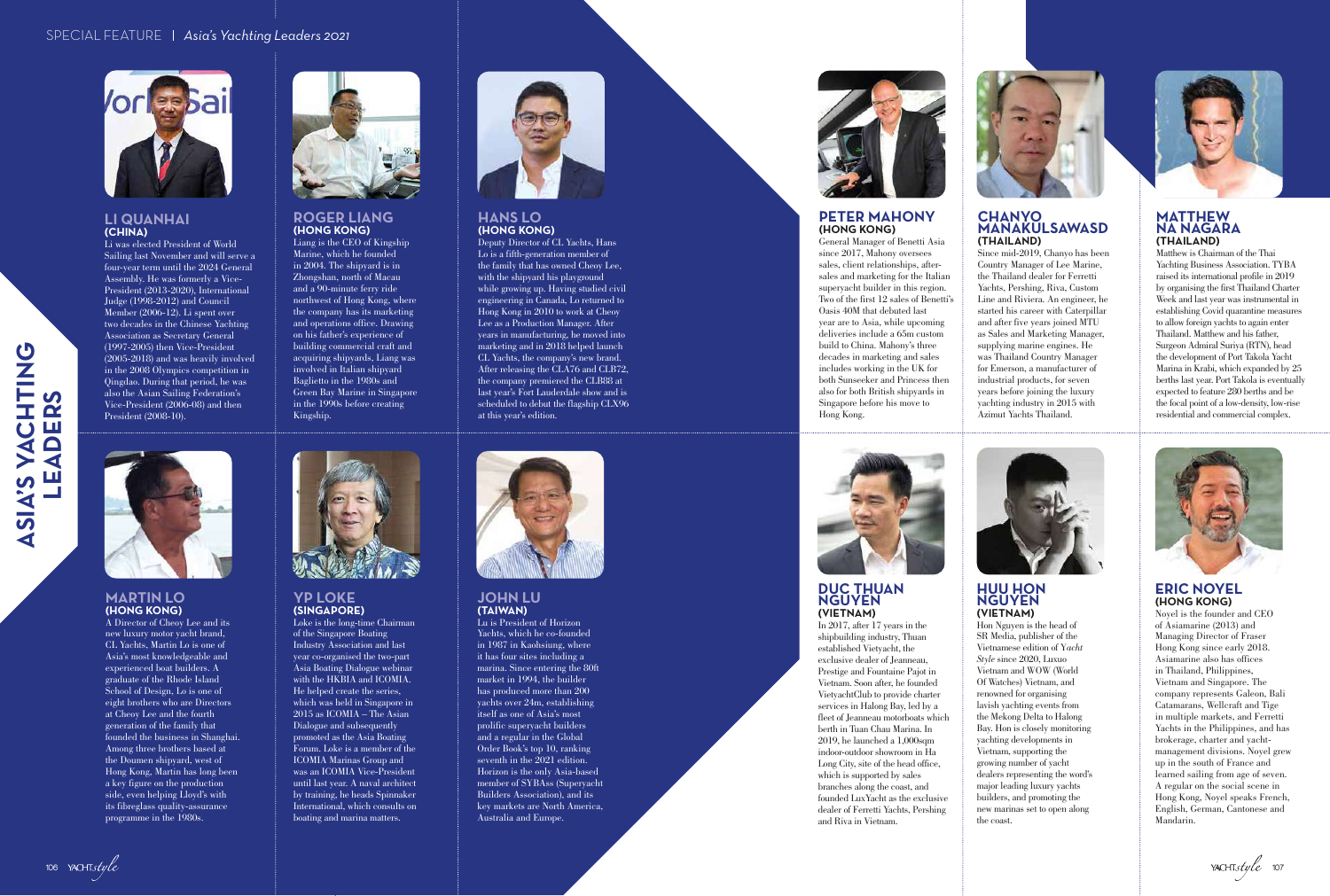#### **FRANK PONG (HONG KONG)**

A passionate sailor since 1975, Pong is one of Asia's best-known big-boat skippers, having raced various yachts named *Jelik* with notable success. Now in his mid-70s, he has been less active in Southeast Asia in recent years, but continues to be a mentor to sailors especially in China. When he competed in his 13th successive China Cup in 2019, his crew included Horace Chen, a SailGP and Volvo Ocean Race sailor. Pong was the first Chinese Commodore of the Royal Hong Kong Yacht Club and his family business owns UK Sailmakers' biggest production loft, situated in Tuen Mun.

#### **TANYUTA 'JOJO' SINGHMANEE (THAILAND)**

Jojo is Managing Director of Asia Pacific Superyachts Phuket, which she co-founded with Gordon Fernandes in 2008. She has helped arrange the visits of many of the biggest superyachts to enter Thailand and last year was instrumental in obtaining permission for foreign-flagged yachts to check into the country again. Jojo, who has a Master's degree in Human Resources Management from UMDC University in Phuket, maintains strong connections with marine and government authorities in Thailand.



#### **VINCENT TABUTEAU (THAILAND)**

A pioneer of Thailand's yachting industry, Tabuteau is founder and CEO of Asia Marine (1989), one of Southeast Asia's longest-established marine tourism companies. The company's services include charter (motor, sail and super yachts), central charter agency, yacht management, brokerage and new yacht sales as a dealer for Galeon, Bali and Wellcraft. As a partner of Hong Kong-based Asiamarine, Tabuteau has been the Managing Director of Fraser in Thailand since 2018. He is also Vice President of the Thai Yachting Business Association, organiser of the Thailand Charter Week.



#### **EDWARD TAN (SINGAPORE)**

Tan has been with Hong Seh Motors since 1997 and, upon his graduation from the University of Denver, served as Executive Director of Hong Seh Company from 2000. In 2008, he started Hong Seh Marine to diversify the business. The marine division of Hong Seh Company represents Ferretti Yachts, Pershing and Riva of Italy's Ferretti Group, as well as Boston Whaler.

## S VACHTING<br>EADERS **CONSTRUMENT CONSTRUMENT CONSTRUMENT CONSTRUCT CONSTRUCTION LEADERS** ASIA'S



#### **LIES SOL (THAILAND)**

An experienced sailor and Board Member of the Thai Yachting Business Association, Sol has been a Retail Charter Broker and Charter Manager for Northrop & Johnson (SEA) since May 2019, having formerly worked for the global brokerage in a different franchise from 2013-2018 before a year with Camper & Nicholsons, also in Thailand. From 1989, she worked on large yachts for 15 years in the Caribbean, Florida, Bahamas and Asia-Pacific. Moving ashore, she worked in Phuket as a PR Manager for a resort and a yoga instructor, organised regattas and sailed in an all-women's team.



#### **NICK STRATTON (HONG KONG)**



Working for Simpson Marine in Asia since 2010, Stratton has been the Sales Manager for the Sanlorenzo Asia division since 2017. Last year, his role expanded to include Sales Manager for Bluegame Asia after Simpson Marine started representing Sanlorenzo's sister brand in Asia. Formerly the company's Country Manager for Singapore, Stratton has sold more than 200 yachts in Asia. Before moving to Asia, he worked in the yachting industry in the UK including as a Yacht Brokerage Manager for Ancasta from 2004-2009.

108 YACHTstyle



#### **JEAN-MARC POULLET (SINGAPORE)**

Former Senior Partner with McKinsey & Co, Poullet joined Burgess in 2015 as Chairman for Asia. Under his leadership, Burgess expanded in Asia with offices and partnerships in Singapore, Hong Kong, Japan, Thailand and India. An experienced yachtsman, he owns a 33m yacht and has cruised extensively throughout Southeast Asia.



#### **JERRY ROLLIN (PHILIPPINES)**

A World Sailing-appointed International Race Officer (IRO), Rollin is currently Secretary General of the Philippine Sailing Association and Chairman of the Philippine Inter-island Island Sailing Foundation (PHINSAF), as well as the Philippine Hobie Challenge. He has officiated at dozens of different events across Asia including the King's Cup, Raja Muda, Boracay Cup and Chairman's Cup (President's/Commodore's Cup). In December 2019, he was the Competition Manager for the 30th Southeast Asian Games sailing competition at Subic Bay.



#### **FIRMAN SANTOSO (INDONESIA)**

Santoso is Managing Director of SKAYR Yachts, which he co-founded last year with naval architect Nino Krisnan and architect and artist Raul Renanda. Santoso comes from a maritime family, which in 1982 founded a marine tourism and charter operation in Jakarta that expanded to Bali and Lombok. A real-estate consultant, architect and urban planner, Santoso is active in Community for Maritime Studies Indonesia whose programmes promoting affordable sailing and maritime awareness. CMSI organised the Indonesia Boating Gathering at the 2019 Indonesia International Motor Show.



#### **MIKE SIMPSON (HONG KONG)**

Mike Simpson is a pioneer of Asia's yachting industry and has played a leading role in the growth of the yachting lifestyle across the region since he founded Simpson Marine in 1984. He developed Simpson Marine into the largest new-yacht sales, brokerage and service company in Asia, now with over 100 staff in 12 offices across seven countries. A distributor for Sanlorenzo, Bluegame, Fairline, Beneteau, Lagoon and Aquila, the company also has dedicated superyacht and charter divisions. Mike is passionate about flying vintage planes and sailing, buying a Beneteau Oceanis 46.1 last year.



#### **TRESNO SEERY (INDONESIA)**

A naval architect, Tresno Seery is the CEO of prestigious private charter operator Silolona Sojourns, the company founded by the late Patti Seery. The launch of their phinisis, *Silolona*  and *Si Datu Bua*, changed the face of private charter yachting, setting the bar in Southeast Asia. Originally from the US, Bali-based Seery played a key part in the design and build of *Si Datu Bua*, redefining safety, comfort and style. The design and build elements are areas Seery hopes to grow in the future.



#### **OH KEAN SHEN (MALAYSIA)**

Oh is the founder and Managing Director of Pen Marine (1998), Malaysia's best-known dealership, which represents Ferretti Group brands Ferretti Yachts, Riva, Pershing and Custom Line, as well as Jeanneau, Leopard, Grand Banks and Heesen. It also has brokerage and charter divisions, and operates a chandlery. After three decades of promoting yachting in Malaysia, he partnered Jean Bernard Boura to form Pen Aviation.

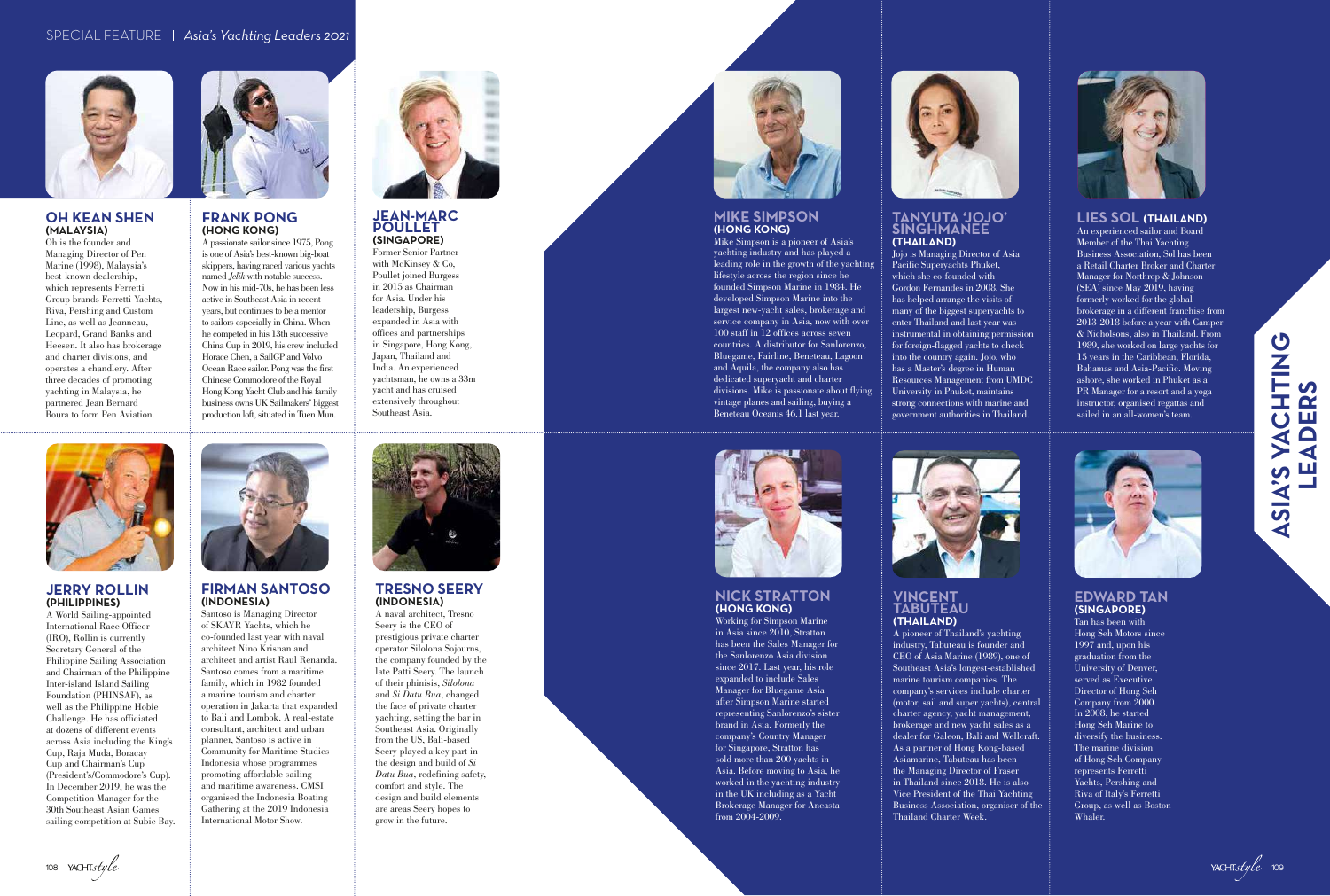

ASIA'S YA

CHTING

**LEADERS**

**ADI** 

ற

 $\tilde{\mathbf{a}}$ 画



#### **ANIL THADANI (SINGAPORE)**

Thadani is an explorer, a photographer of wildlife – especially polar bears – and motoring enthusiast, as well as Chairman of Symphony Asia Holdings. An experienced scuba diver and skipper, he cruised through the Northwest Passage in both 2014 and 2015 on his 45m *Latitude*. In 2016, he circumnavigated the Svalbard archipelago in the Norwegian Arctic, celebrating his 70th birthday on an ice floe 400 miles from the North Pole. In 2019, he did a 30-day cruise through the Forgotten Islands, the Spice Islands of the Banda Sea, ending up in Raja Ampat.



#### **HWEE TIAH (SINGAPORE)**

Tiah has been promoted to Head of Charters, Asia for Burgess, having joined the global brokerage in December 2015. Now in Singapore again, she worked in Hong Kong for two years before returning home in late 2019. After graduating from National University of Singapore with a Bachelor of Business Administration degree, she worked in senior positions within the shipping and marine insurance industries before joining Burgess.





#### **TANCHANOK VAJARODAYA (THAILAND)**

Tanchanok 'Omi' Vajarodaya is Co-Managing Director of Blue Voyage Thailand, which she co-founded with her husband Titawat 'Ping' Vajarodaya. The luxury charter company frequently hosts local and international celebrities on its dozen or so yachts, which include sailing catamarans, motor yachts, traditional boats and the 32m Astondoa *For Your Eyes Only*, one of Thailand's largest charter yachts. Blue Voyage operates from Andaman Sea bases in Phuket and Krabi, and in the Gulf of Thailand from Pattaya and Samui.

#### **TAN XUGUANG (CHINA)**

Tan is Chairman of the SHIG-Weichai Group, which in 2012 acquired a controlling interest in the Ferretti Group with a total investment of €374 million as he became Chairman of Ferretti S.p.A. The Ferretti Group retained its key management team, headquarters and production bases in Italy. Today, the Ferretti Group's luxury yacht brands comprise Ferretti Yachts, Riva, Pershing, Itama, Mochi Craft, CRN, Custom Line and Wally.



#### **ARTHUR TAY (SINGAPORE)**

As Chairman of the SUTL group of companies headquartered in Singapore, Tay is also CEO and Executive Director of SUTL Enterprise, a marina developer and operator, and owner of the ONE°15 brand. Since the flagship property at ONE°15 Marina Sentosa Cove launched in 2007, the brand has expanded to the USA, China, Indonesia, Malaysia and Thailand. Tay, who owns an Azimut 116, is a driving force behind the Singapore Yacht Show. He studied in the US at the University of California, Berkeley, Golden Gate University and University of San Francisco.



#### **TEE TZER-YU (TAIWAN)**

A qualified naval architect, Tee co-founded Amal Yachting in 2014 and quickly developed it into one of Taiwan's leading yacht dealers, representing the likes of Leopard Catamarans from South Africa, Absolute motor yachts of Italy, Sweden's Delta Powerboats and Axopar adventure boats from Finland. In 2019, Amal joined the wide distributor network of Italy's Ferretti Group as it became the exclusive dealer in Taiwan for Ferretti Yachts, Pershing and Riva.



#### **WANG JIANLIN (CHINA)**



One of China's wealthiest men, Wang is founder and Chairman of the Wanda Group, which acquired ownership of Sunseeker International in 2013 in a deal worth GBP320 million. Founded in Dalian and headquartered in Beijing, Wanda Group has strong footprints across China, Europe and the US, and provides strong financial and strategic backing for Sunseeker. The Poole shipyard employs about 2,000 people and each year produces around 150 boats (38-161ft), with about 95 per cent exported.



#### **ADAM WATERS (HONG KONG)**

Waters has been General Manager of Princess Yachts Greater China since 2015. A joint venture by Hong Kongbased conglomerates Dah Chong Hong and Chow Tai Fook, the company is the British yard's dealer in Hong Kong, mainland China and Macau, also offering brokerage and charter. In 2020, Waters also became General Manager of Williams Tenders Greater China, representing the brand across Hong Kong, Macau and mainland China. Before moving to Asia, he managed his own dealership in Australia for over a decade and represented Fairline in Asia Pacific for just a year.





**THOMAS WOO (HONG KONG)**



Woo founded Absolute Marine in Hong Kong in 2014 and is one of Absolute's most successful dealers. Woo is also Managing Director of Marine Italia, which he co-founded with Paul Grange in 2015 and is the exclusive Azimut Yachts dealer for Hong Kong, Southern China, Macau, Taiwan and Singapore – and the Italian builder's leading dealership in Asia. The pair also set up their own shipyard company, Marinetec, in Shau Kei Wan in 2016. An avid yachting fan, Woo is very hands on and technically minded, and enjoys boating with friends and clients.

#### **MARK WOODMANSEY (HONG KONG)**

Based in Hong Kong since 2003, Woodmansey joined Burgess in 2015 and in 2019 was promoted to Head of Brokerage, Asia. He enjoyed standout years in 2018 and 2019, helping three clients to buy or sell 50m-plus superyachts including two top-10 brokerage transactions globally. The Brit worked on private and charter sailing yachts in the Mediterranean and Caribbean before moving to Hong Kong, where he spent over a decade with Simpson Marine.



#### **DR SAMUEL YIN (TAIWAN)**

Dr Yin is the owner of the new 81m *Sea Eagle II*, the world's largest aluminium sailing yacht at 1,100GT and Royal Huisman's biggest build to date. Designed by Dykstra and Mark Whiteley, the three-masted schooner delivered in 2020 is five times the volume of his first *Sea Eagle*, a 43m sloop delivered in 2015, also built by Royal Huisman and featuring naval architecture by German Frers and an interior by Rhoades Young. Dr Yin heads the Ruentex Group and is the founder of the Tang Prize, modelled on the Nobel Prize.

YACHTstyle m

#### **VINCENT TAN (MALAYSIA)**

Founder of Berjaya Corporation, a diversified conglomerate listed on the Malaysian stock exchange, Tan is the co-owner of *Asean Lady*, the 88m proa-hulled megayacht built by Brian Chang's Yantai Raffles. Tan, who entered the Forbes billionaire list in 2010, started amassing his fortunes after buying the McDonald's franchise for Malaysia in 1980 when just 28. His business interests include property, hospitality, gaming, education and financial services. He is also the owner of Cardiff City and other football clubs in Europe and the US.